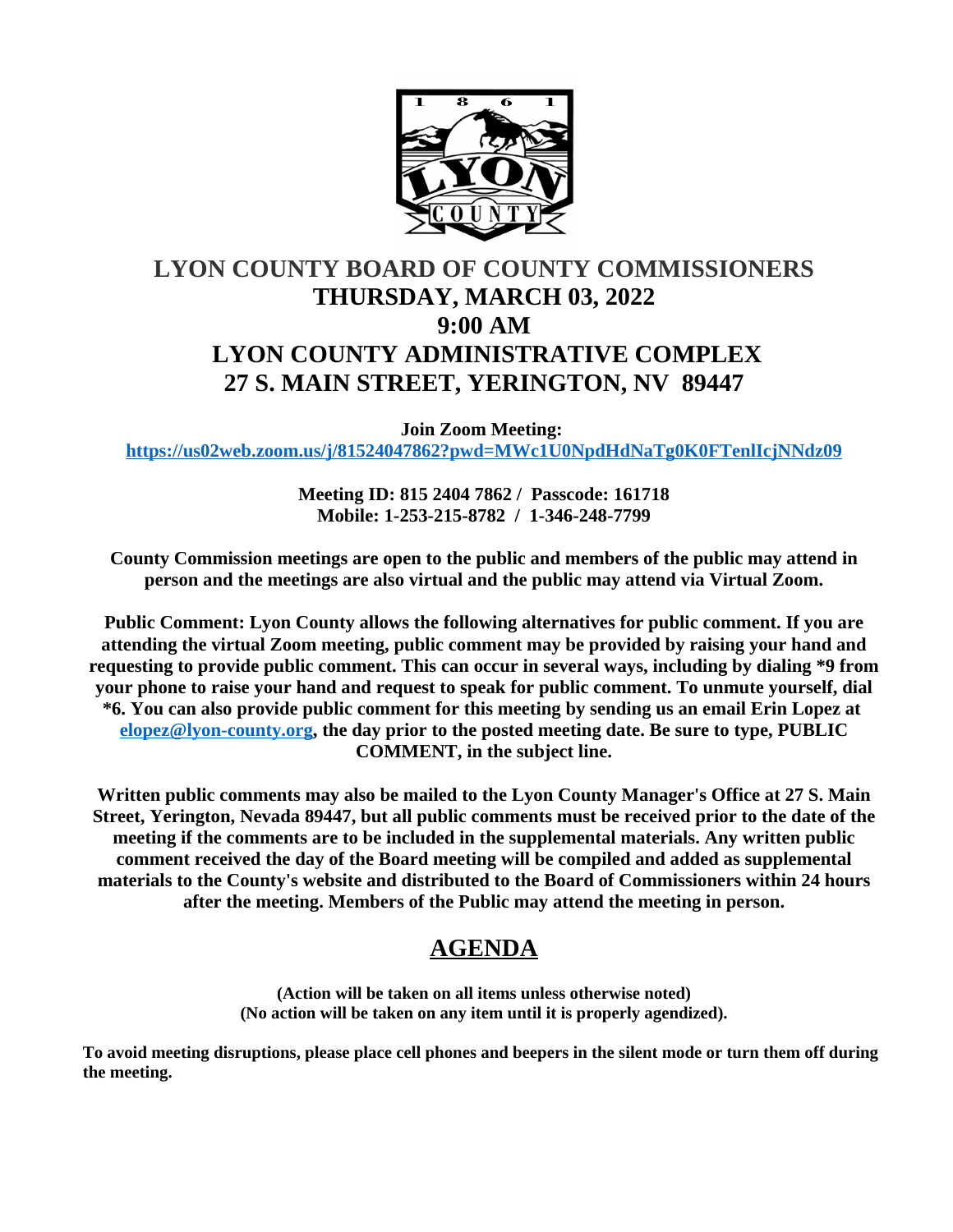**The Board reserves the right to take items in a different order to accomplish business in the most efficient manner. Items may be combined for consideration and items may be pulled or removed from the agenda at anytime.**

**Restrictions on comments by the general public: Any such restrictions must be reasonable and may restrict the time, place and manner of the comments, but may not restrict comments based upon viewpoint.**

 **BOARD OF COMMISSIONERS CONVENING AS OTHER BOARDS** - *Members of the Board of County Commissioners also serve as the Liquor Board, Central Lyon Vector Control District Board, Mason Valley Mosquito Abatement District Board, Walker River Weed Control District Board, Willowcreek General Improvement District Board, the Silver Springs General Improvement District Board, and during this meeting may convene as any of those boards as indicated on this or a separately posted agenda.*

# **NOTE: THIS MEETING MAY BREAK BETWEEN 11:30 - 1:30 FOR LUNCH**

### **1. Roll Call**

**2. Invocation given by Matt Christiansen of The Church of Jesus Christ of Latter-day Saints**

### **3. Pledge of Allegiance**

**4. Public Participation (no action will be taken on any item until it is properly agendized)** - *It is anticipated that public participation will be held at this time, though it may be returned to at any time during the agenda. Citizens wishing to speak during public participation are asked to state their name for the record and will be limited to 3 minutes. The Board will conduct public comment after discussion of each agenda action item, but before the Board takes any action. Afterwards, please print your name at the Clerk's desk.*

### **5. For Possible Action: Review and adoption of agenda**

### **6. Time Certain**

- 6.a. TIME CERTAIN at 9:30 A.M: For Presentation Only: Presentation on possible future Mounted Patrol Unit for the Lyon County Sheriff's Office. Introduction to the program and how it will work and be set up.
- 6.b. TIME CERTAIN at 9:45 A.M: For Possible Action: Award the Lyon County Solid Waste Disposal Franchise based on the responses received for Request for Proposal #21-10; direct staff to enter into contract negotiations with the winning proposal.
	- [RFP Response Comparison](https://legistarweb-production.s3.amazonaws.com/uploads/attachment/pdf/1258940/RFP_Response_Comparision.pdf)
	- [Solid Waste RFP Rate Comparison](https://legistarweb-production.s3.amazonaws.com/uploads/attachment/pdf/1258941/Solid_Waste_RFP_Rate_Comparision.pdf)
	- [C&S Waste Proposal](https://legistarweb-production.s3.amazonaws.com/uploads/attachment/pdf/1258942/PROPOSAL_RFP_21_10_Lyon_Co_CandSWaste.pdf)
	- [Olcese Waste Proposal](https://legistarweb-production.s3.amazonaws.com/uploads/attachment/pdf/1258943/SUBMITTAL_Lyon_County_RFP__21-10_OWS_01-31-22-_EDITED.pdf)
	- [Waste Management Proposal](https://legistarweb-production.s3.amazonaws.com/uploads/attachment/pdf/1258944/WM_Response_to_RFP_Number_21-10_Solid_Waste_Collection_and_Disposal_Franchise-Edited-2.pdf)

### **7. Presentation of awards and/or recognition of accomplishments**

- 7.a. For Presentation Only: Present Lyon County Sheriff's Office Special Investigations Unit with a Unit Citation for their outstanding performance for the year 2020-2021. [- LCSO Unit Citation for SIU](https://legistarweb-production.s3.amazonaws.com/uploads/attachment/pdf/1248866/Unit_citation.pdf)
- **8. Commissioners/County Manager reports**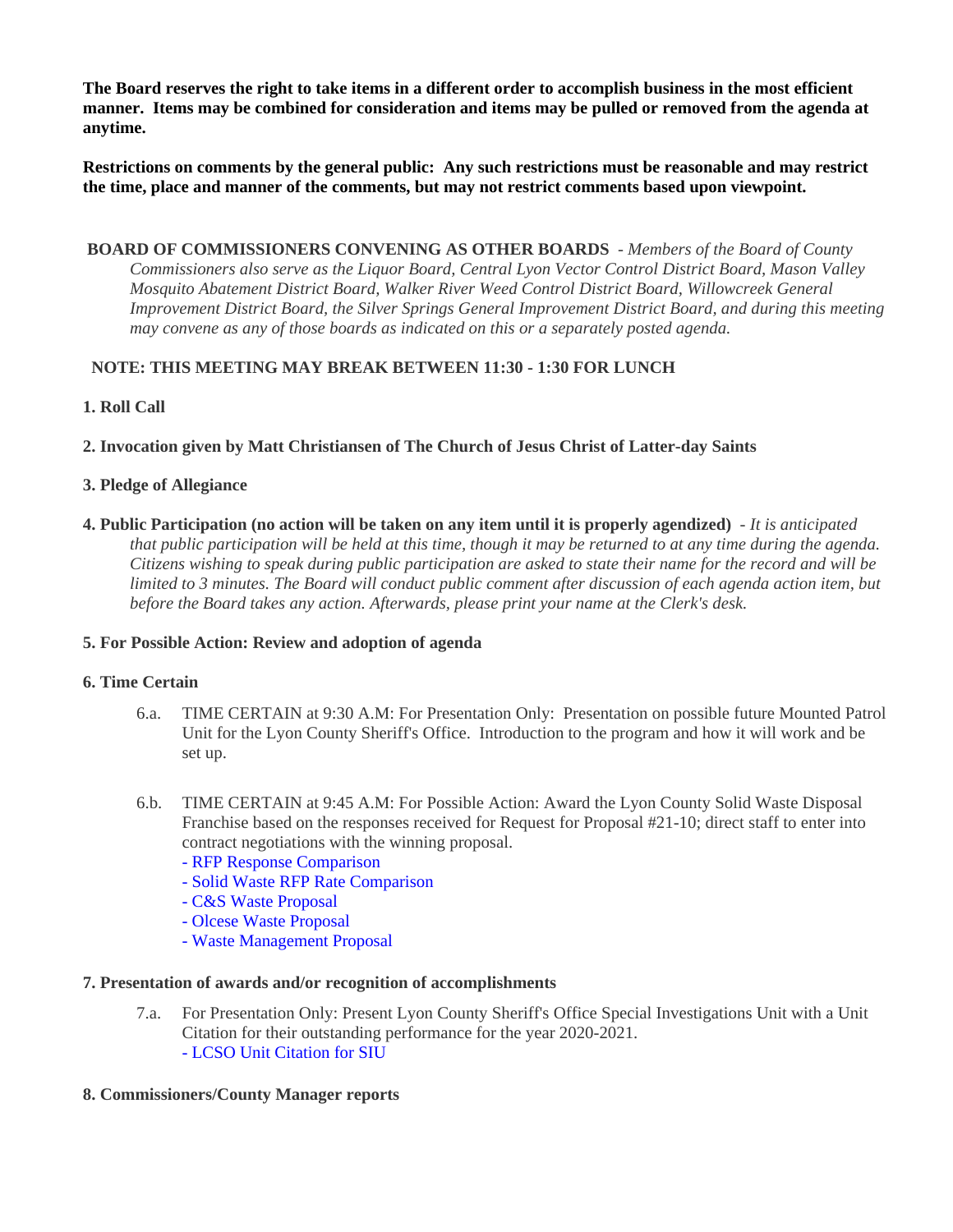### **9. Elected Official's reports**

- 9.a. For Report Only: Canal Township Justice Court Statistics [- Statistics Report 7-1-21 to 12-31-21](https://legistarweb-production.s3.amazonaws.com/uploads/attachment/pdf/1257211/7-1-21_to_12-31-21_Statistics.pdf)
- 9.b. For Report Only: Dayton Township Justice Court Statistics [- Civil, Criminal & Monthly Statistics January 2022](https://legistarweb-production.s3.amazonaws.com/uploads/attachment/pdf/1257769/Civil__Criminal___Monthly_Statistics_January_2022.pdf)

### **10. Appointed Official's reports**

### **11. Advisory Board reports**

 **CONSENT AGENDA (Action Will be Taken on All Items)** - *All matters listed under the consent agenda are considered routine, and may be acted upon by the Board of County Commissioners with one action, and without an extensive hearing. Any member of the Board or any citizen may request that an item be taken from the consent agenda, discussed, and acted upon separately during this meeting.*

### **12. For Possible Action: Approve County Commission Minutes**

12.a. For Possible Action: Approve the February 17th, 2022 minutes. [- February 17, 2022 Minutes](https://legistarweb-production.s3.amazonaws.com/uploads/attachment/pdf/1259514/02.17.22_comm_mtg.pdf)

### **13. Contracts**

13.a. For possible Action: Approve to go out to bid for the 2022 RTC Project in the Smith Valley area for chip sealing, fog sealing, crack sealing and approve the proposals from Farr West for bid preparations, bidding and construction management and Lumos & Associates for the testing and inspections. The total amount will be paid from RTC budget.

 [-2022 RTC PROJECT Smith Valley](https://legistarweb-production.s3.amazonaws.com/uploads/attachment/pdf/1249081/2022_RTC_PROJECT_Smith_Valley.pdf)

 [-Farr West Proposal](https://legistarweb-production.s3.amazonaws.com/uploads/attachment/pdf/1249082/Farr_West_Proposal.pdf)  [-Lumos Proposal](https://legistarweb-production.s3.amazonaws.com/uploads/attachment/pdf/1249083/Lumos_Proposal.pdf)

## **14. Other Consent Items**

- 14.a. For Possible Action: Approve the Fernley area landscape contract for the period of Mar 4, 2022 to November 30, 2022 to T&T Lawns Plus for \$7,900.00.
	- [Notice to Bidders 2022](https://legistarweb-production.s3.amazonaws.com/uploads/attachment/pdf/1262499/doc15444320220224133336.pdf)
	- [Landscape bid breakdown 2022](https://legistarweb-production.s3.amazonaws.com/uploads/attachment/pdf/1262501/doc15444420220224133350.pdf)
	- [Fernley Landscape Contract with T&T Lawns 2022](https://legistarweb-production.s3.amazonaws.com/uploads/attachment/pdf/1262496/doc15444620220224133954.pdf)
- 14.b. For Possible Action: Approve the Yerington area landscape contract for the period of Mar 4, 2022 to November 30, 2022 in the amount of \$37,125.00 to Class Act Maintenance.
	- [Notice to Bidders 2022](https://legistarweb-production.s3.amazonaws.com/uploads/attachment/pdf/1262516/doc15444320220224133336.pdf)
	- [Landscape bid breakdown 2022](https://legistarweb-production.s3.amazonaws.com/uploads/attachment/pdf/1262515/doc15444420220224133350.pdf)
	- [Yerington Landscape Contract with Class Act 2022](https://legistarweb-production.s3.amazonaws.com/uploads/attachment/pdf/1262519/doc15444220220224133226.pdf)
- 14.c. For Possible Action: Approve the Smith Valley area landscape contract for the period of Mar 4, 2022 to November 30, 2022 in the amount of \$21,200.00 to Class Act Maintenance.
	- [Notice to Bidders 2022](https://legistarweb-production.s3.amazonaws.com/uploads/attachment/pdf/1262541/doc15444320220224133336.pdf)
	- [Landscape bid breakdown 2022](https://legistarweb-production.s3.amazonaws.com/uploads/attachment/pdf/1262546/doc15444420220224133350.pdf)
	- [Smith Valley Landscape Contract with Class Act 2022](https://legistarweb-production.s3.amazonaws.com/uploads/attachment/pdf/1262552/doc15444520220224133841.pdf)

## **\*\*END OF CONSENT AGENDA\*\***

 **PUBLIC HEARING ON PLANNING ITEMS** - *(ACTION WILL BE TAKEN ON ALL ITEMS)*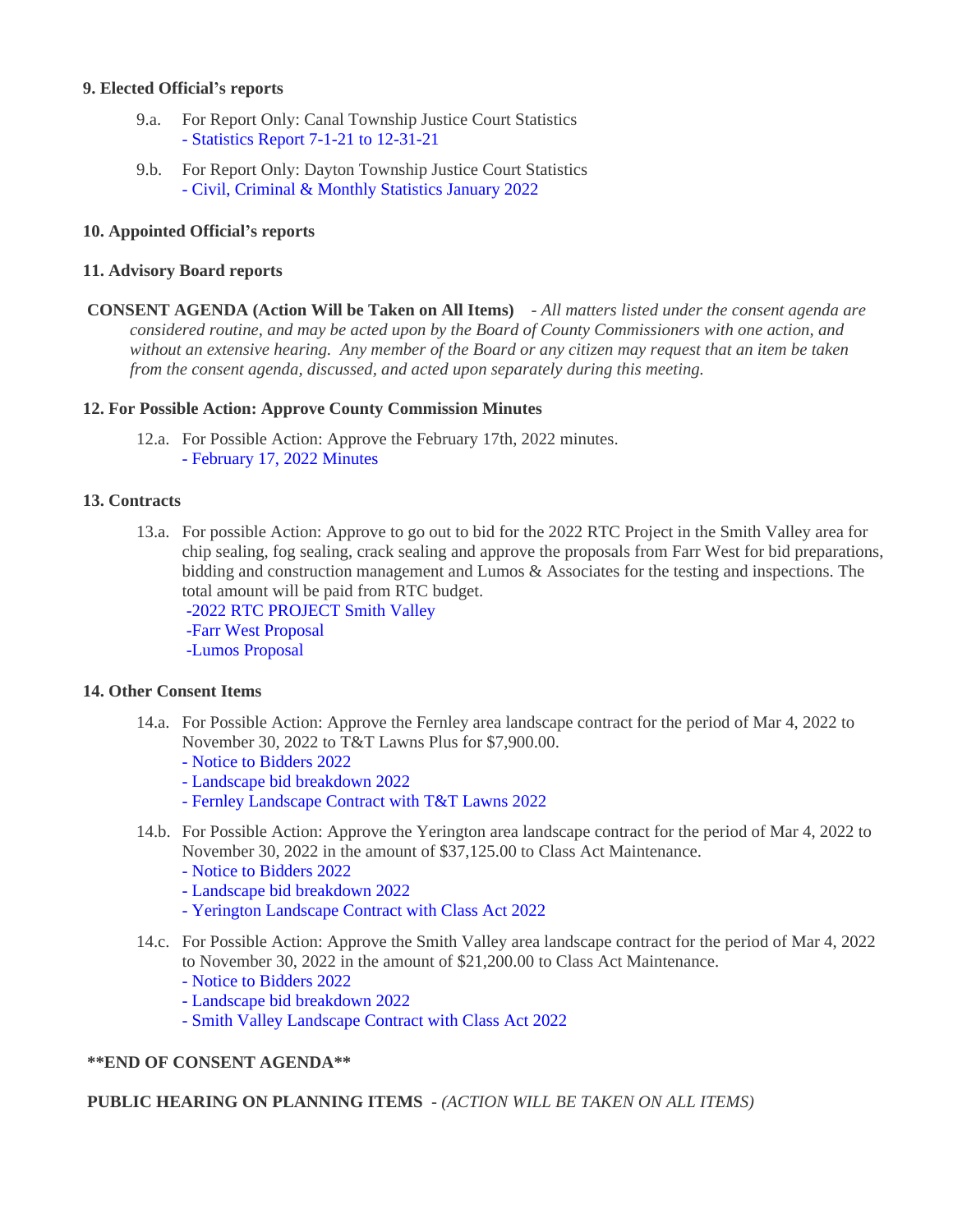### **15. Planning**

- 15.a. For Possible Action: Vidler Water Company, Inc. River Ranch Merger & Re-subdivision/Tentative Subdivision Map – Request for a merger  $\⊂>$  re-subdivision/tentative subdivision map for three parcels totaling 166.87 acres to create a 49-lot single family residential development on approximately 62.8 acres with remainder Parcel A (approximately 20.9 acres) and Remainder Parcel B (approximately 83.1 acres) within the RR-1 (First Rural Residential – 1 acre minimum) zoning district generally located between Comstock Road and Sutro Road south of the Carson River, Dayton, NV (APN 016- 022-19; 016-022-31; and 016-022-32) PLZ-2021-116.
	- [River Ranch Continuance Request Letter](https://legistarweb-production.s3.amazonaws.com/uploads/attachment/pdf/1259521/River_Ranch_BOCC_Continuance_Request.pdf)
	- [Staff Report](https://legistarweb-production.s3.amazonaws.com/uploads/attachment/pdf/1258019/River_Ranch_Tentative_SUB_Map_BOCC_03.03.2022_Staff_Report_and_Backup.pdf)
- 15.b. For Possible Action: Stan Lucas Request for Extension of Time A request to extend the time period in which to record a final subdivision map or the first in a series of final subdivision maps for the Traditions Village 1 tentative subdivision map, approved on May 3, 2018 that allowed for a maximum of 312 single family residential lots on approximately 110.7 acres ranging in size from 6,000 sq. ft to over 20.530 sq. ft. generally located on the west side of the intersection of Prairie Gate Road and Nevada Station Parkway within the former Traditions Planned Unit Development site located northwest of the US 50/Traditions Parkway intersection, Dayton, NV (APN: 016-406-09) (PLZ-18-0013). [- Staff Report](https://legistarweb-production.s3.amazonaws.com/uploads/attachment/pdf/1256203/Traditions_Village_1_Time_Extension-PLZ-18-0013_BOCC_Staff_Report_and_Backup_03.03.2022.pdf)

# **\*\*END OF PLANNING APPLICATIONS\*\***

### **REGULAR AGENDA** - *(Action will be taken on all items unless otherwise noted)*

#### **16. County Manager**

- 16.a. For Possible Action: To discuss and provide direction to the County Manager in regards to developing a Bill Draft Resolution (BDR) for the 2023 Legislature, which may include: discussion on possible topics for a BDR; direction to staff to research and come back with information related to a possible BDR; and input from the public on possible topics for a BDR. The Board may direct staff to prepare a resolution and bring back to the Board for further consideration.
- 16.b. For Possible Action: Approve a resolution adopting policies for naming county facilities, parks, cemeteries, open space and drainages. (Requested by Commissioner Jacobson)
	- [Resolution Facility Names \(redline edits\)](https://legistarweb-production.s3.amazonaws.com/uploads/attachment/pdf/1262028/02032022_RESOLUTION_FACILITY_NAMES_TC__1_.pdf)
	- [Resolution Facility Names](https://legistarweb-production.s3.amazonaws.com/uploads/attachment/pdf/1261461/02032022_RESOLUTION_FACILITY_NAMES_completed.pdf)
- 16.c. For Possible Action: Approve amended Lyon County Administrative Policies and Procedures, 1-5 County Commission Meetings. [- 1-5 County Commission Meetings \(redline edits\)](https://legistarweb-production.s3.amazonaws.com/uploads/attachment/pdf/1256334/1-5_County_Commission_Meetings__Redline_Version_.pdf)
- 16.d. For Possible Action: Authorize the County Manger and staff to move the ARPA Workshop to April 14, 2022.
- 16.e. For Possible Action: Discussion and direction in reference to allocating Park Construction Tax to park improvement projects in the Central Lyon County corridor and to direct staff to provide a list of potential projects. (Requested by Commissioner Henderson)

### **17. Comptroller**

17.a. For Possible Action: Approve additional costs to hold bail hearings within forty-eight hours in the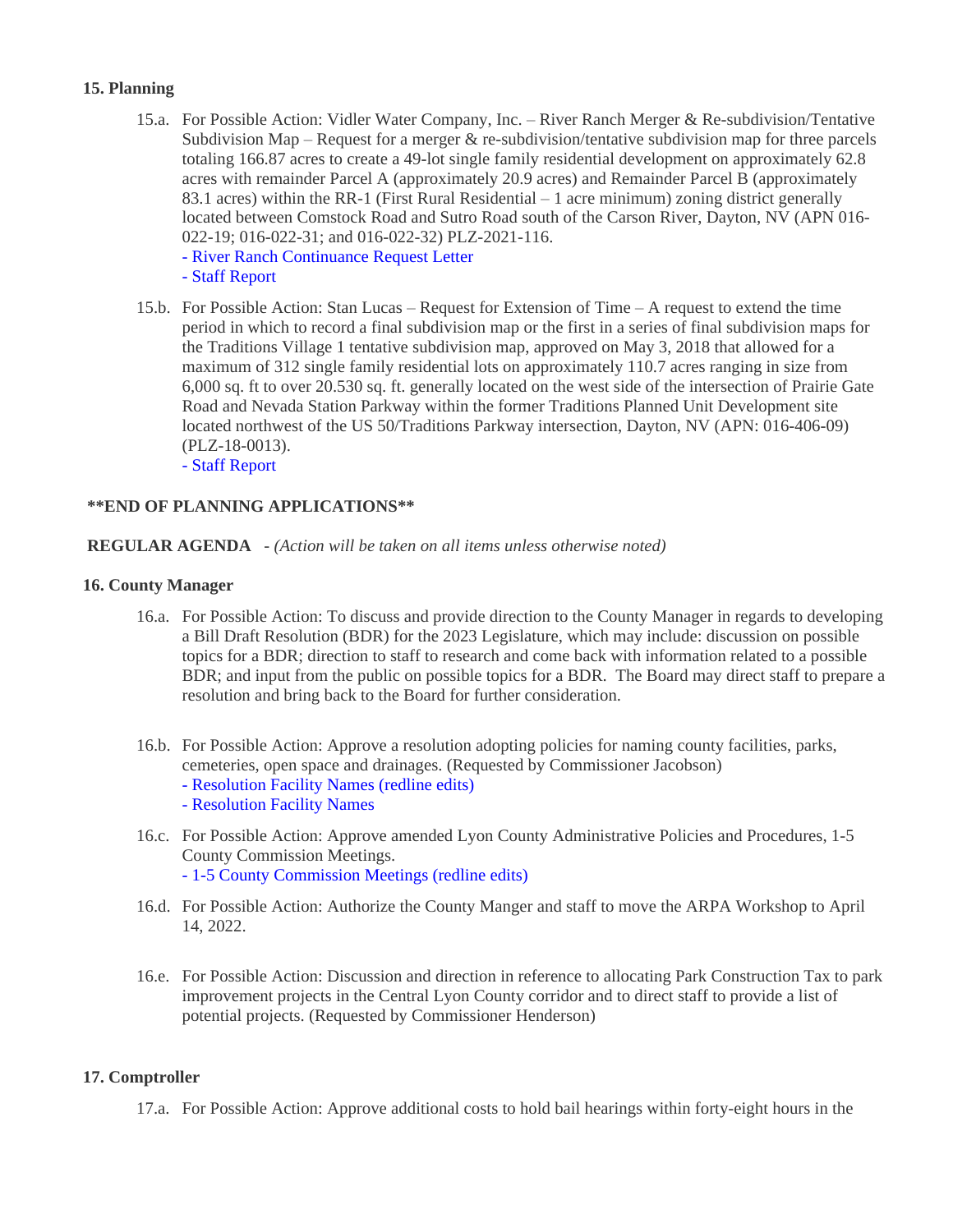estimated amount of \$138,506 from a contingency budget transfer, which includes the addition of a vehicle and four new positions: Pretrial Services Supervisor, Pretrial Services Officer, and two Control Room Operators.

[- Estimated Cost for Bail Hearings](https://legistarweb-production.s3.amazonaws.com/uploads/attachment/pdf/1256362/Estimated_Cost_for_Bail_Hearings.pdf)

### **18. Community Development**

18.a. For Presentation Only: A presentation of the Business Impact Statement that was prepared for the cannabis consumption lounge ordinance in accordance with NRS 237.030 to 237.150, inclusive. [- Business Impact Statement and Draft Ordinance](https://legistarweb-production.s3.amazonaws.com/uploads/attachment/pdf/1257734/Business_Impact_Statement_and_backup.pdf)

### **19. Human Services**

19.a. For Presentation Only: Presentation on Lyon County Human Services Senior Nutrition Programs and March for Meals campaign.

### **20. Board Appointments and Resignations**

- 20.a. For Possible Action: Declare the seat of Neil Block from the Stagecoach Advisory Board as vacant due to his passing.
- 20.b. For Possible Action: Appoint up to three (3) members to the Stagecoach Advisory Board, with one term expiring December 31, 2022, and two terms expiring December 31, 2023.
	- [Amanda Brinnand, Application](https://legistarweb-production.s3.amazonaws.com/uploads/attachment/pdf/1262692/doc15444720220224141946.pdf)
	- [David Palmer, Application](https://legistarweb-production.s3.amazonaws.com/uploads/attachment/pdf/1262741/doc15445120220224142714.pdf)
	- [Kara Harvey, Application](https://legistarweb-production.s3.amazonaws.com/uploads/attachment/pdf/1262742/doc15445020220224142701.pdf)
	- [LaNona](https://legistarweb-production.s3.amazonaws.com/uploads/attachment/pdf/1262743/doc15444920220224142645.pdf) [Higley, Application](https://legistarweb-production.s3.amazonaws.com/uploads/attachment/pdf/1262743/doc15444920220224142645.pdf)
- 20.c. For Possible Action: Appoint up to two (2) members to the Central Lyon County Park Advisory Board, with one term expiring December 31, 2022, and the other expiring December 31, 2023.
	- [Gina Lee, Application](https://legistarweb-production.s3.amazonaws.com/uploads/attachment/pdf/1256169/Gina_Lee__Application.pdf)
	- [Kathryn Ataman, Application](https://legistarweb-production.s3.amazonaws.com/uploads/attachment/pdf/1262398/Kathryn_Ataman__Application.pdf)

### **21. Other**

- 21.a. For Possible Action: Approve the amended Lyon County Citizen Advisory Board Handbook.
	- [Citizen Advisory Board Handbook \(redline edits\)](https://legistarweb-production.s3.amazonaws.com/uploads/attachment/pdf/1247915/CAB_Handbook_2022.pdf)
	- [NRS CHAPTER 241: MEETINGS OF STATE AND LOCAL AGENCIES](https://legistarweb-production.s3.amazonaws.com/uploads/attachment/pdf/1245557/NRS__CHAPTER_241_-_MEETINGS_OF_STATE_AND_LOCAL_AGENCIES.pdf)

### **ADJOURN TO RECONVENE AS MASON VALLEY MOSQUITO ABATEMENT DISTRICT BOARD**

**22. Public Participation (no action will be taken on any item until it is properly agendized)** - *It is anticipated that public participation will be held at this time, though it may be returned to at any time during the agenda. Citizens wishing to speak during public participation are asked to state their name for the record and will be*  limited to 3 minutes. The Board will conduct public comment after discussion of each agenda action item, but *before the Board takes any action.*

### **23. For Possible Action: Review and Accept District Manager's Report and Minutes**

23.a. For Possible Action: Review and accept the January 12, 2022 District Manager's report and minutes. [- Report & Minutes](https://legistarweb-production.s3.amazonaws.com/uploads/attachment/pdf/1262715/doc15444820220224142329.pdf)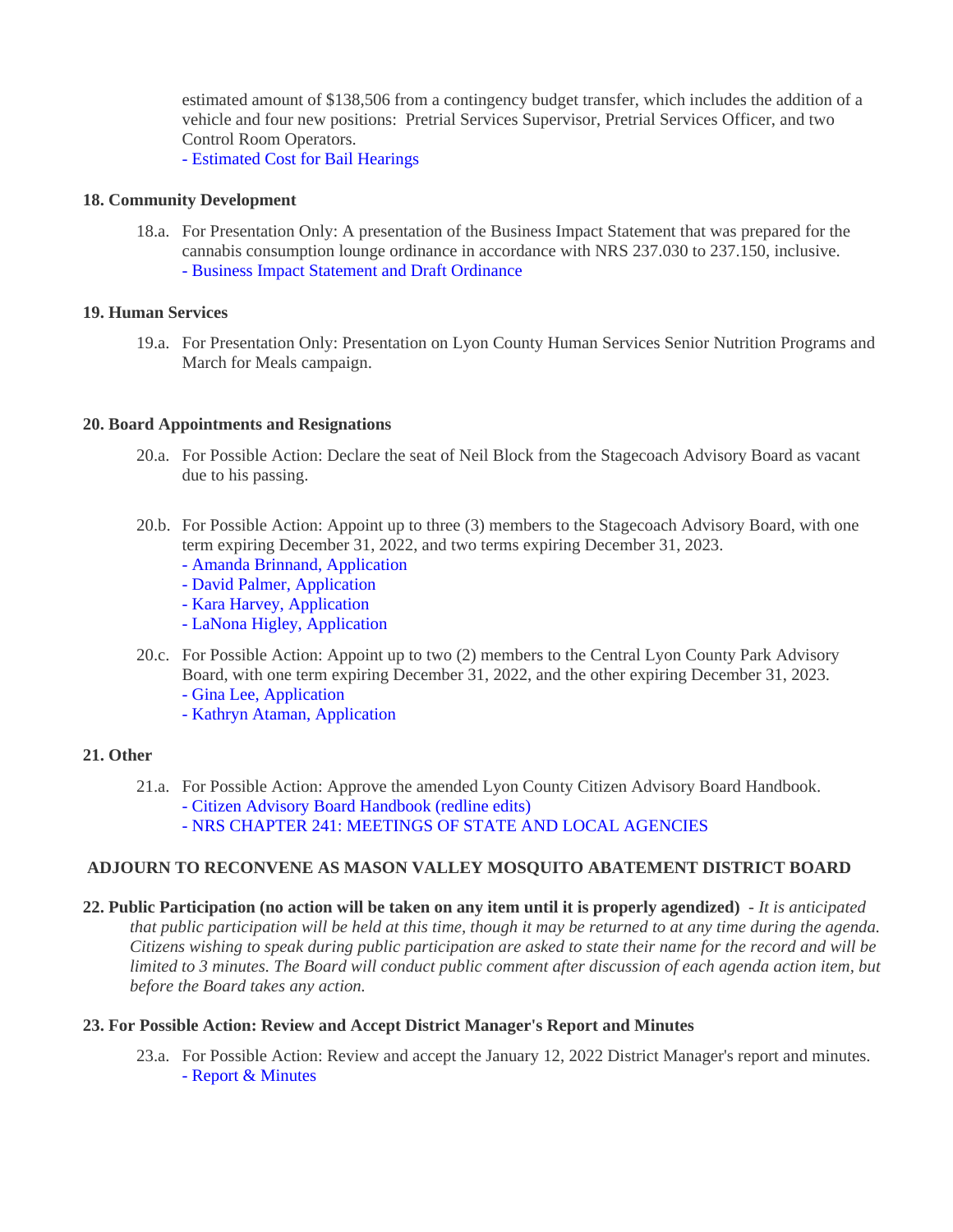**24. Public Participation (no action will be taken on any item until it is properly agendized)** - *It is anticipated that public participation will be held at this time, though it may be returned to at any time during the agenda. Citizens wishing to speak during public participation are asked to state their name for the record and will be limited to 3 minutes. The Board will conduct public comment after discussion of each agenda action item, but before the Board takes any action.*

### **ADJOURN TO RECONVENE AS THE LYON COUNTY BOARD OF COMMISSIONERS**

### **25. Agenda Requests**

### **26. Commissioner Comments**

- **27. Closed Session pursuant to NRS 241.015(3)(b)(2)** *To receive information from the District Attorney or counsel regarding potential or existing litigation involving a matter over which the Board has supervision, control, jurisdiction or advisory power, and to deliberate toward a decision on the matter, and pursuant to NRS 288.220, to receive a report on the status of ongoing labor negotiations; and direct staff accordingly.*
- **28. Public Participation (no action will be taken on any item until it is properly agendized)** *It is anticipated that public participation will be held at this time, though it may be returned to at any time during the agenda. Citizens wishing to speak during public participation are asked to state their name for the record and will be limited to 3 minutes. The Board will conduct public comment after discussion of each agenda action item, but before the Board takes any action.*

### **29. Adjourn**

**This agenda has been posted in accordance with the open meeting law at the Lyon County Administrative Complex.**

Lyon County recognizes the needs and civil rights of all persons regardless of age, race, color, religion, sex, **handicap, family status, or national origin. In accordance with Federal civil rights law and U.S. Department of Agriculture (USDA) civil rights regulations and policies, the USDA, its agencies, offices, and employees, and institutions participating in or administering USDA programs are prohibited from discriminating based on race, color, national origin, religion, sex, gender identity (including gender expression), sexual orientation, disability, age, marital status, family/parental status, income derived from a public assistance program,** political beliefs, or reprisal or retaliation for prior civil rights activity, in any program or activity conducted or funded by USDA (not all bases apply to all programs). Remedies and complaint filing deadlines vary by **program or incident.**

**Persons with disabilities who require alternate means of communication for program information (e.g., Braille, large print, audiotape, American Sign Language, etc.) should contact the responsible agency or USDA's TARGET Center at (202) 720-2600 (voice and T) or contact USDA through the Federal Relay Service at (800) 877-8339. Additionally, program information may be made available in languages other than English.**

**To file a program discrimination complaint, complete the USDA Program Discrimination Complaint Form, AD-3027, found on-line at [http://www.ascr.usda.gov/complaint\\_filing\\_cust.html](http://www.ascr.usda.gov/complaint_filing_cust.html) and at any USDA office or** write a letter addressed to USDA and provide in the letter all of the information requested in the form. To request a copy of the complaint form, call (866) 632-9992. Submit your completed form or letter to USDA by: **(1) Mail: U.S. Department of Agriculture, Office of the Assistant Secretary for Civil Rights, 1400 Independence Avenue, SW, Washington, DC 20250-9410; Fax: (202) 690-7442; or Email: [program.intake@usda.gov](mailto:program.intake@usda.gov)**